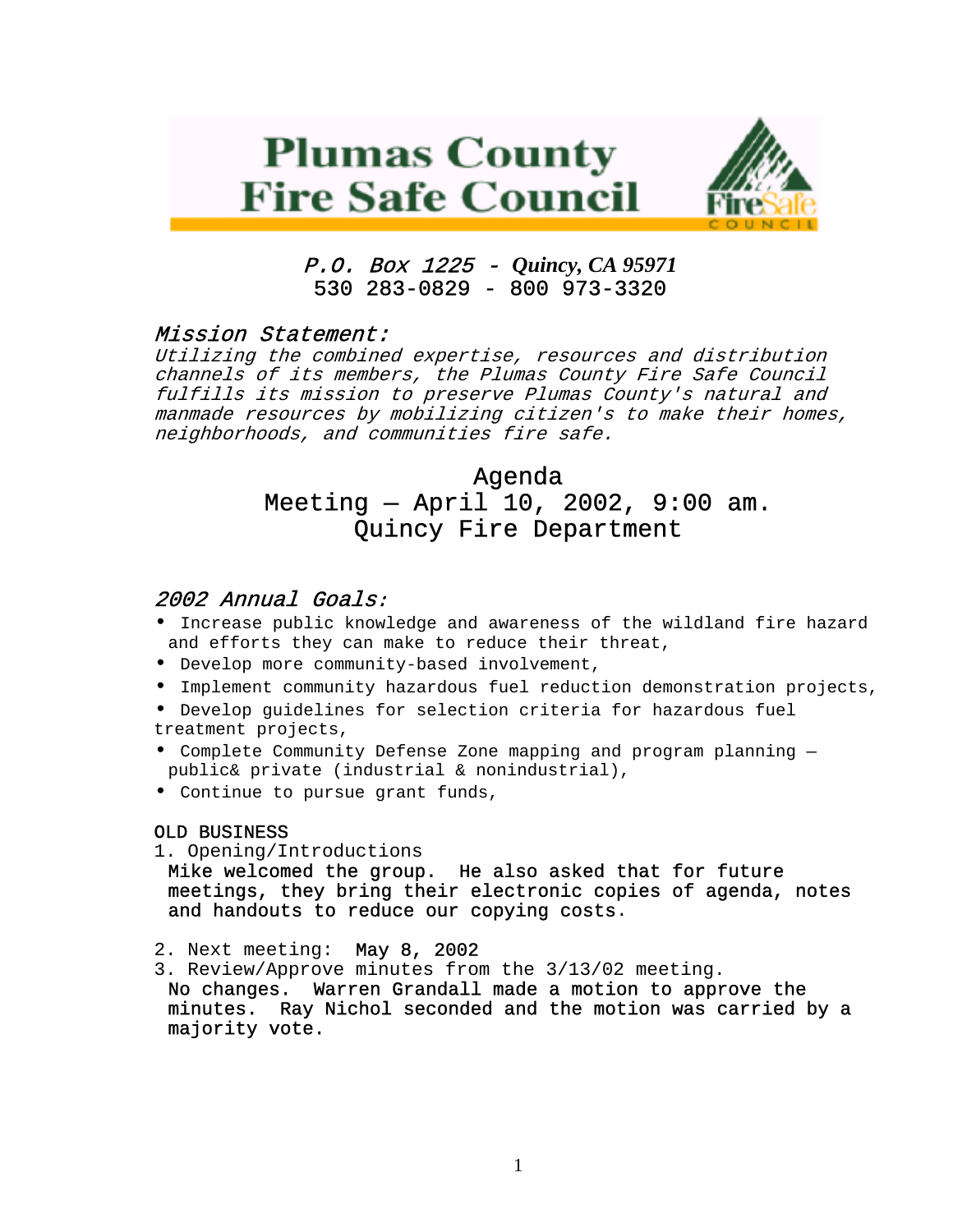4. Discuss the system for prioritization and allocation of hazardous fuel treatment funds with the FY02 USFS Economic Action Program Grant. Demonstration areas. (For example, communities at risk, visibility, along roads, commercial versus industrial, 7 communities where planning has started, etc.). See attached draft — De Lasaux

A small committee agreed to meet to review the criteria. They would use input from the larger group, information from Yuba County and information CDF had and bring the product back to the next Council meeting for approval. Group members are: Grandall (lead), Hawks, Livingston, & Windward. The group will meet after the conclusion of today's regular meeting.

5. Discuss progress of 501 (c) 3 application process. - De Lasaux

**Mike handed out DRAFT copies of "Articles of Incorporation" and "Bylaws" for the Plumas County Fire Safe Council.** Richard Cox made a motion to accept the "Articles" with minor word changes. Bruce Livingston seconded and the motion. After a short discussion of what items should be amended, the motion was carried by a majority vote. A small committee agreed to meet and review the "Bylaws" and make recommendations at the next Council meeting. The committee is Bruce Livingston (lead), Richard Cox and Merri Carrol-Murry.

6. Status update of the two active Grants:- Hurley

FY01 USFS NFP Economic Action Grant — Firewise Consultation & Education.

Work is progressing well on the Firewise educational project. Three Liaisons and about 17 Consultants have been hired. Training is scheduled for 5/4/02 @ Greenhorn Guest Ranch. An Evacuation Plan has been prepared and is in the final stages for sending to print. A grant for the coming year for 125 acres of hazardous fuel treatment has also been prepared and submitted.

FY01 BLM NFP Grant — Fire Safe Council Coordination. The majority of work to date on this project has been the coordination of FSC activities and preparation of three grants for submission to the Sacramento Regional Foundation. They are: 1) Homeowner Consultations (\$50,000), 2) Develop a Plumas County Hazardous fuel assessment and strategy (\$50,000), and 3) Display & Publication materials (\$10,000).

7. Grant & Funding Applications — Leslie Ross, Hurley & Sheehan A. FY02 USFS NPF EAP — 125 Acres Hazardous Fuels Treatment Status & Discuss Outreach for projects — L.Ross, De Lasaux The Plumas NF expects to hear back on this grant around the end of May. We will wait until we hear back before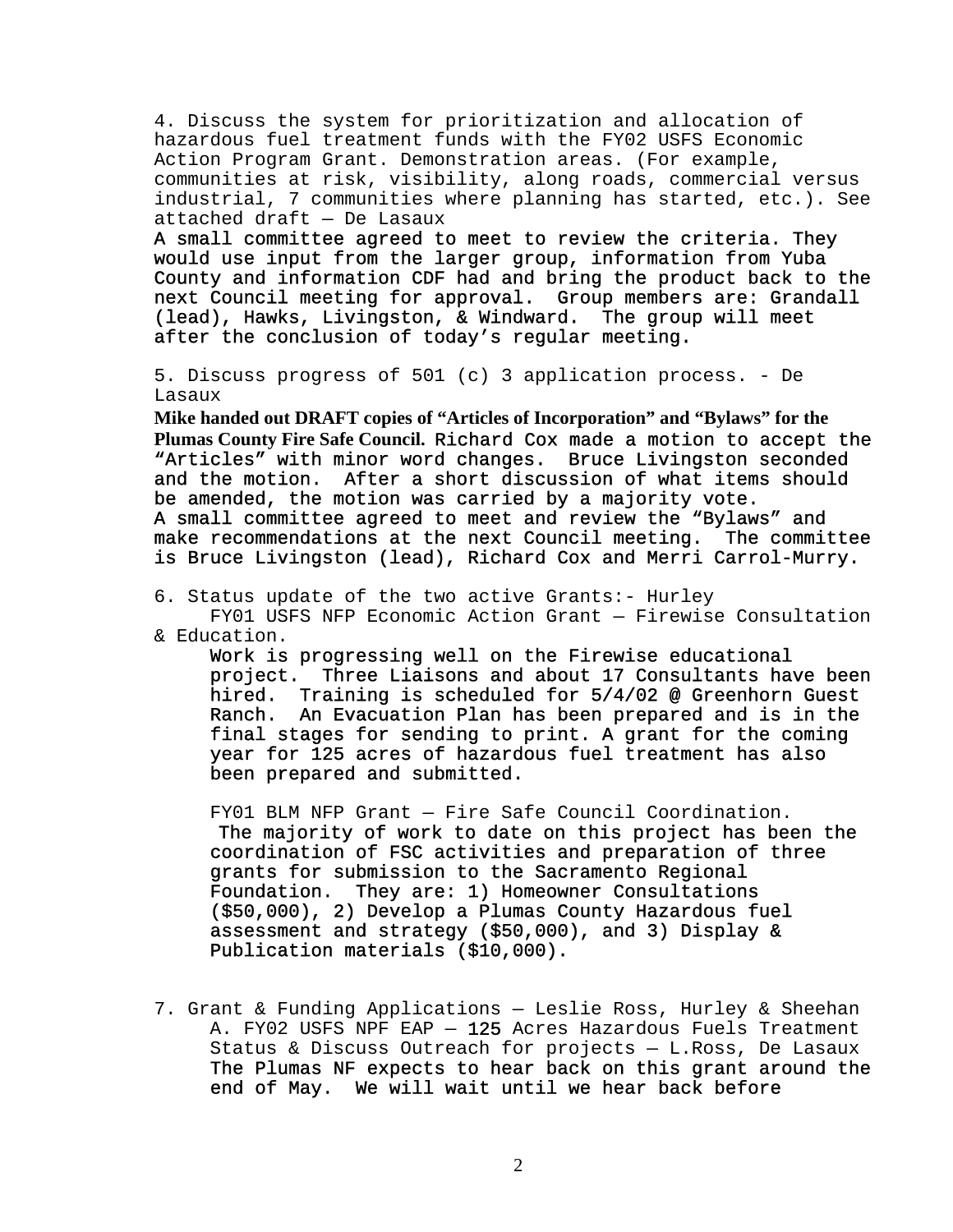beginning to get aggressive on outreach. Mike is putting a newspaper article together and will mention it in that.

B. FY02 BLM NFP (Sacramento Regional Foundation) Grants. - Hurley

They are: 1) Homeowner Consultations (\$50,000), 2) Develop a Plumas County Hazardous fuel assessment and strategy (\$50,000), and 3) Display & Publication materials (\$10,000). Good support letters went along with the applications. The Grants were sent on 3/27 by express mail<br>and due in Sacramento on 3/29. The selection committee is and due in Sacramento on  $3/29$ . meeting on 4/15-19/02; on 5/23/02, the Foundation's board will approve; letters of acceptance and declination will be sent on 5/31/02. For selected projects, a response with more specifics on goals and objectives will need to be submitted by mid-June.

C. FSC Request for RAC Title II funds for Plumas Eureka Hazardous Fuel Reduction Hazardous Fuel Reduction (HFR) on FS administered lands adjacent to the sub-division. - John Sheehan

Concept papers were due on 4/3/2002. One was submitted for this project to fund the planning process and treatment of 35 acres for \$50,000. Estimated costs are about \$1,500 per acre to treat 35 acres of public lands administered by the Plumas NF. Costs include contributed in-kind from the County planning department and homeowners.

D. FSC Request for RAC Title II funds for Quincy Community Services District Hazardous Fuel Reduction (HFR) on watershed lands. - John Sheehan

Concept papers were due on 4/3/2002. One was submitted for this project to fund the planning process and treatment on 35 acres for \$40,000. Estimated costs are about \$1,200 per acre to treat 35 acres of Quincy Community Service's District (QCSD) lands. Costs include contributed in-kind from the County planning department and QCSD.

E. FY02 USFS Additional FY02 Hazardous Fuel Reduction (HFR) Funds — Leslie Ross

A Concept paper is due to Leslie Ross by 5/13/02 to request these grant funds. This is a "Community Protection" grant for the treatment of hazardous fuels on private lands adjacent to current Forest Service fuel reduction projects have occurred or are planned within 3 years. Treatment needs to be completed in 18 months. In addition to fuel treatment, small machinery, such as chippers and chainsaws may be purchased. It is anticipated that there will only be 6-8 projects selected from throughout the State. Projects need to be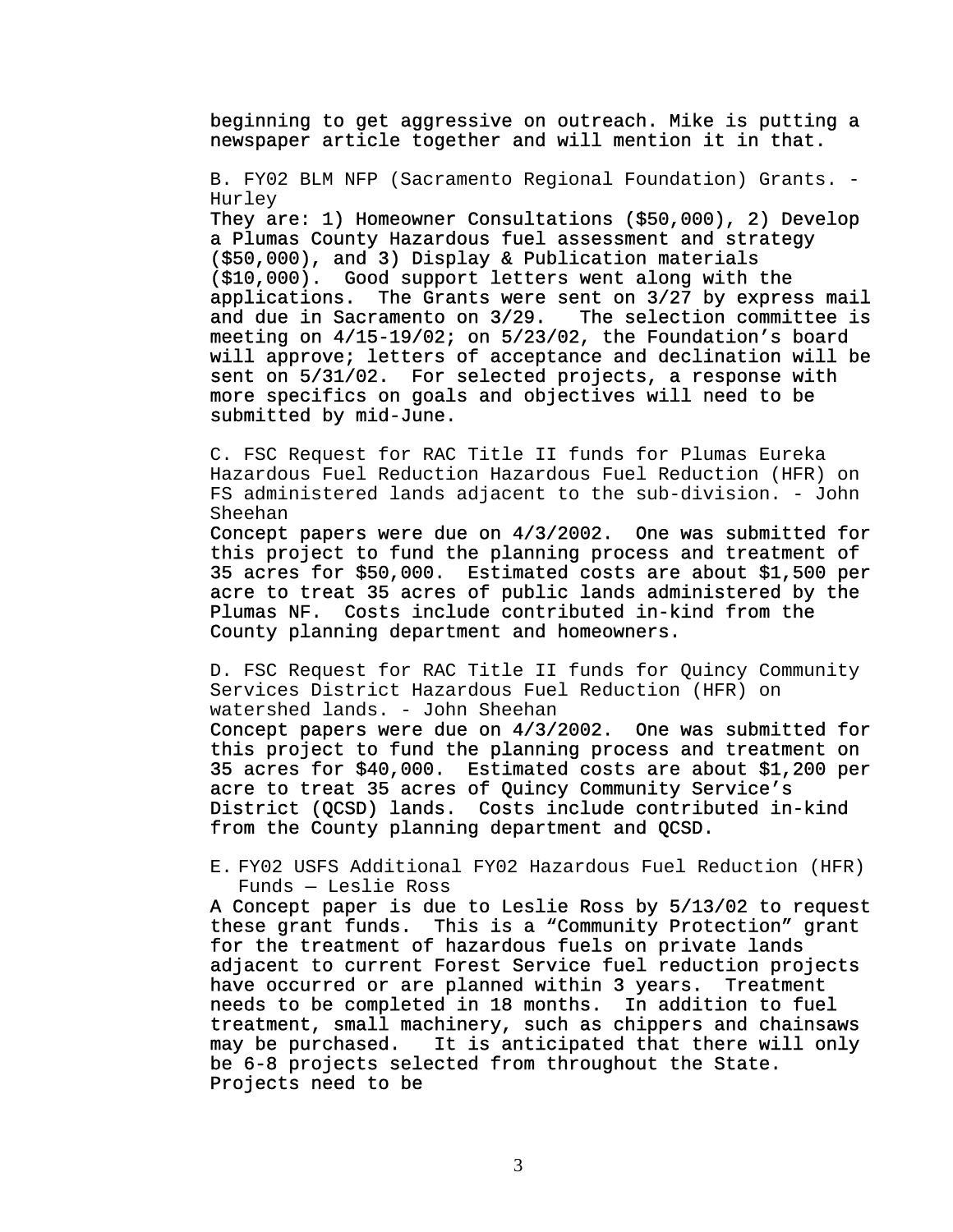With the focus on communities at risk and adjacent to USFS projects, Plumas County should be well positioned using Herger-Feinstine QLG EIS Alternative 2 as the basis for areas planned for USFS Hazardous Fuel Reduction (HFR) treatment in the next 3-5 years. Most of the communities will have activities adjacent to them when implementation is complete.

The group brainstormed what areas and guessed at acres of areas they were aware of that may qualify and listed the following projects:

- 1. Quincy Community Services District watershed- PNF is working in the watershed with prescribed burning on Gansner Divide a Forest Health Pilot Project.
- 2. Indian Falls —30 acres. Create a DFPZ around the community.
- 3. C-Road —200-800 acres. Treat private lands within the community.
- 4. Graeagle— 500 Acres. Create a DFPZ around the community.
- 5. Meadow Valley 250 Acres. Treat private lands within the community.
- 6. Long Valley 100 acres. Treat private lands within the community.
- 7. Grizzly Creek Rd. 300 acres. Treat private lands within the community.

Wayne Wilson said he would forward a letter from the FS to CDF accepting CDF as lead agency using CEQA to meet the requirements of NEPA for use of federal funds on private lands.

Discussion on the unanswered questions, should we be funded, of which property owners would like to participate, NEPA & CEQA requirements for those lands, types and amounts of treatment needed, and priority for fund allocation.

Richard Cox made a motion to approve having a committee develop the concept paper to go after this grant. John Sheehan seconded and the motion. Discussion ensued that a committee would get together to prepare this paper. They are: Richard Cox (lead), Jim Krantz, Carl McDonald, Steve Windward, Bruce Livingston, John Sheehan, Mary Huggins, Jerry Hurley & Art Buss. They will meet on 4/22/02 at 9AM at Plumas Corp. The motion was carried by a majority vote.

Deferred until next meeting.

<sup>8.</sup> Discus homeowner information currently available. Options for and what to consider for publishing homeowner information by  $FSC - R.Cox$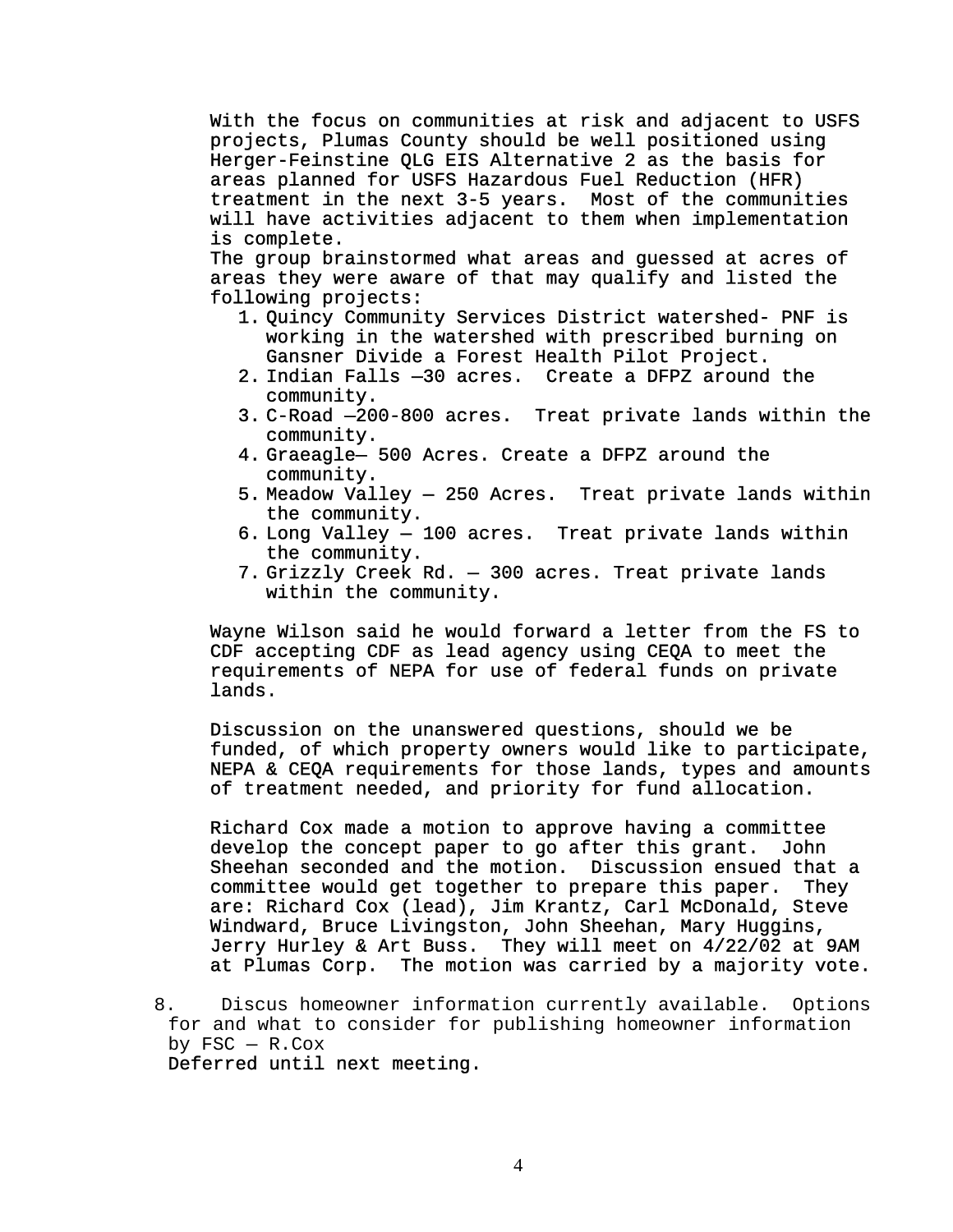9. Plumas County Codes & Ordinances in context of Public Resources Code (PRC) 4290 & enforcement — McCourt, Huggins, Graham & Hurley

Mary Huggins discussed PRC 4291 — Residential inspections. By State statute, CDF has this responsibility as well as providing wildland fire protection to all wildlands on private land. In areas of California where CDF has stations, their employees perform these inspections.

In most of Plumas County, by agreement, the Plumas NF is responsible for wildfire protection on private lands. Consequently they would have inspection responsibility. However, a State law exist which prohibits Federal officers in northern California, form going on to private lands to enforce State laws except by invitation or threat of wildfire. An exemption exists but requires the County Sheriff to enact it. To date this has not happened.

Plumas County has Weed and Hazard Abatement Ordinance, but lacks the resources to perform inspections. They will respond to complaints, but there is currently no process for assessing civil penalties without filing a complaint with the District Attorney's office.

At this time there is no scheduled or annual residential fire hazard inspections. Most of the residents are left to police themselves or their neighbors. Concerned residents can file a complaint with the County or CDF and request an inspection.

Wayne Wilson also pointed out that these are minimum standards and in many cases much more is needed, depending on slope, aspect, location and vegetation.

**Plumas County has also adopted PRC 4291- Fire Safe standards for planning and future development and construction. PRC 4291 addresses items such as sub-division access, driveways, and water storage.** 

#### NEW BUSINESS

1. Discuss mapping and information management of data collected in Firewise education and consultation process. – De Lasaux

**A number of folks in the County have expressed concern for placing resident fire hazard rating data on the Internet for public consumption at this time.** 

2. Plumas County Fair. Hurley/ FS/ CDF

**Warren Grandall will be the lead for coordinating the cooperative efforts for the Plumas County Fair with the Fire Safe Council, USFS, & CDF; which is one of the BLM Grant tasks.** 

 **He will be discussing this at each of the next 3 Council meetings**. **Warren will coordinate with the Council for volunteers to staff the booth with USFS & CDF. He will also work closely with the USFS & CDF to develop a display booth.**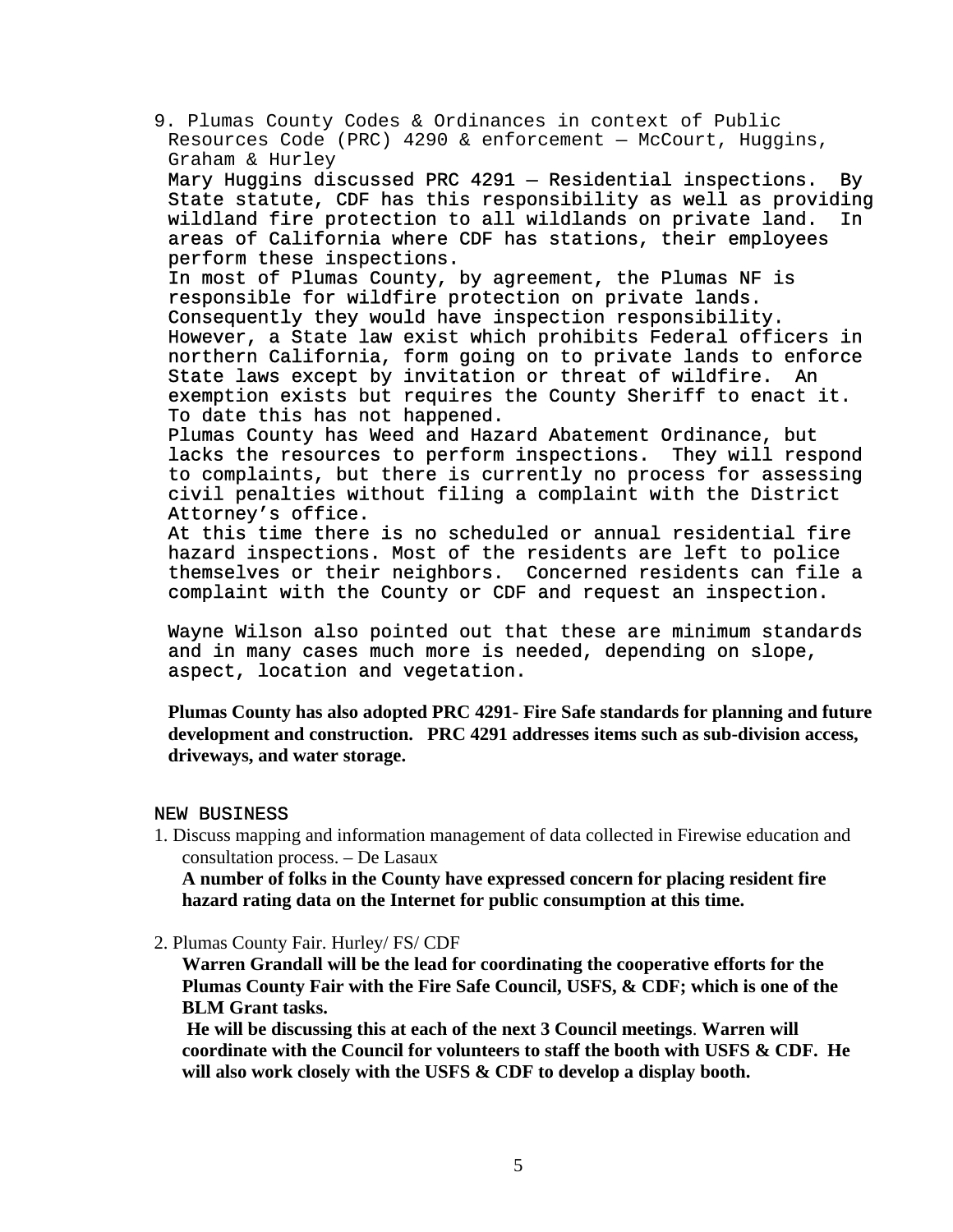3. Firewise Workshops. Hurley/ De Lasaux

**Ray Nichol will be the lead for coordinating the Firewise workshops in the County, which is one of the BLM Grant tasks.** 

**The first on is scheduled for May 11,2002 for the Indian Valley at St. Anthony's Parish Hall in Greenville.** 

**Additional workshops will be planned in the Graeagle/Portola area, Quincy & Almanor Basin over the next year.** 

4. Display Material for events (Boards & Handouts) — Hurley, McCourt

This will partially occur with development of the workshops and County Fair. A grant-funding request was sent to the BLM through the Sacramento Regional foundation for NFP monies specifically requesting funds for this project. We will hear back about the end of May.

5.Brainstorm Board of Director categories & candidates

Deferred until next meeting when the By-Laws committee reports back.

6. Brainstorm events that Council could participate in with USFS & CFD

Deferred until next meeting. John Sheehan & Jerry will look at all the events and come back with a proposal.

7.Title III project request- DeLesaux

**Mike discussed the timelines and opportunities to submit Title III projects to the Board of Supervisors by April 15,2002.** 

**The Council is proposing the following projects:** 

- **1. \$30,000 for in-kind to be applied to this years request for 125 acres of**  Hazardous Fuel Reduction (HFR**).**
- **2. \$50,000 to** develop a Plumas County Hazardous fuel assessment and strategy. **As Contingency if the Sacramento Regional Foundation does not fund the project.**
- **3. \$15,000 for the County Planning Department to develop a programmatic CEQA for** Hazardous Fuel Reduction (HFR**).**
- **4. \$90,000 to support the County Planning Department and improve the quality & information of the GIS system for pre-fire planning.**

**Richard Cox** made a motion to approve the project requests. Bob Graham seconded and the motion. After a short discussion the motion was carried by a majority vote.

8.Other topics???

### Information Sharing:

**A. Public Meeting to present the Almanor Fire Safe Council's Fire Plan is scheduled for Chester on 4/1/602 @ 7pm. (Due to power outage, meeting was canceled.)**